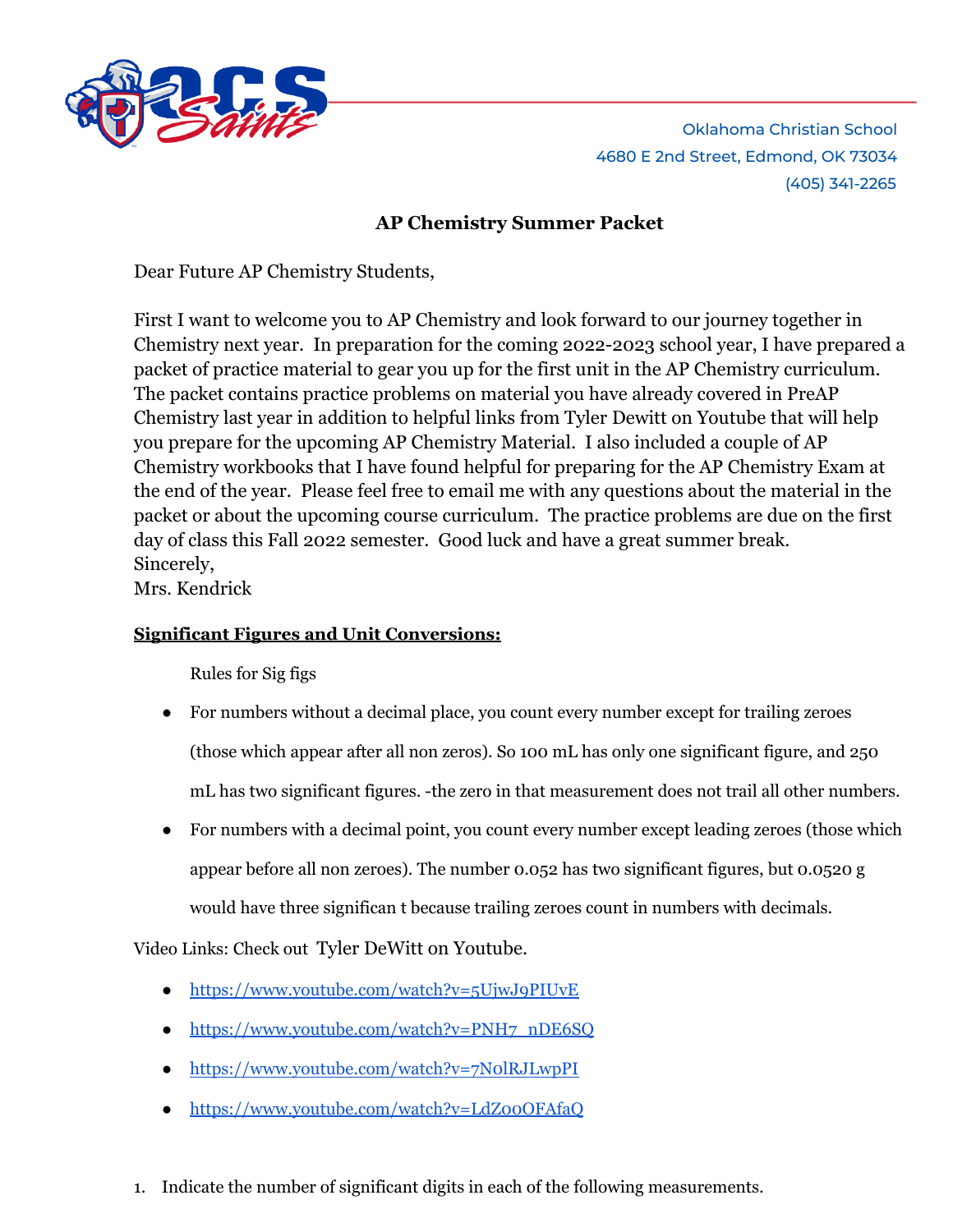a. 23.500 g \_\_\_\_\_\_\_\_\_\_\_\_\_

- b. 100.35 mL \_\_\_\_\_\_\_\_\_\_\_\_\_
- c. 1.004 3 10 –7 m \_\_\_\_\_\_\_\_\_\_\_\_\_
- d. 0.00230 kg \_\_\_\_\_\_\_\_\_\_\_\_\_

2. Round off the following numbers to the indicated number of significant figures.

- a. 0.0089346 kg (3 sig figs) \_\_\_\_\_\_\_\_\_\_\_\_\_
- b. 96515 mL (3 sig figs) \_\_\_\_\_\_\_\_\_\_\_\_\_
- c.  $3.50492 \text{ m}$   $(3 \text{ sig figs})$

3. Determine the result to the correct number of significant figures.

- a.  $3.2 \text{ cm} \times 1.23 \text{ cm} \times 0.5 \text{ cm} =$ 8.32 cm x 1.000 cm x 0.500 cm
- b.  $2.420 \text{ g} + 15.6 \text{ g} =$ 5.31 g

4. Perform the following conversions (1 lb=  $453.59$  g; 1 L = 1.0567 qt; 1 inch = 2.54 cm):

a. 100. km to miles (use at least 3 conversion factors).

b. A liquid has a critical temperature of 154.4 K; calculate the temperature in °F and °C.

c. The thickness of a human hair is approximately 70,000 nm; calculate the thickness in millimeters.

d. A typical soft drink container is 355 mL; determine the number of quarts of the soft drink container.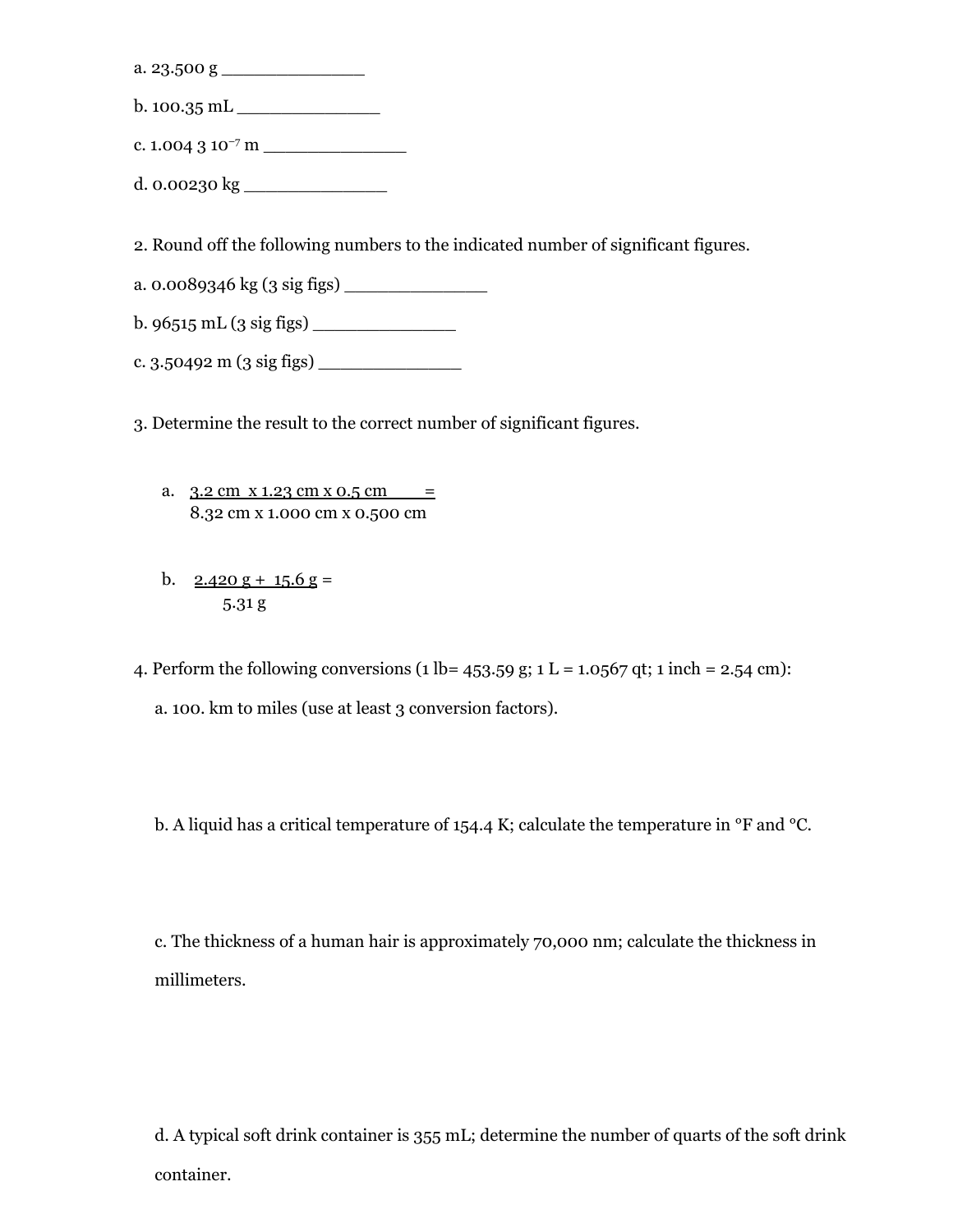5. Perform the following conversion: The density of water is 1.00 g/cm3. Convert to pounds/foot<sup>3</sup>.

# **Balancing Equations Practice Youtube Videos: Tyle Dewitt Channel on Chemistry** <https://www.youtube.com/watch?v=yA3TZJ2em6g> <https://www.youtube.com/watch?v=eNsVaUCzvLA>

Balance the following equations:

- 1.  $Ca(OH)_2(aq) + H_3PO_4(aq) \rightarrow H_2O(l) + Ca_3(PO_4)_2(s)$
- 2.  $Al(OH)_{3}(s) + HCl(aq) \rightarrow AlCl_{3}(aq) + H_{2}O(l)$

3. AgNO<sub>3</sub>(aq) + H<sub>2</sub>SO<sub>4</sub>(aq) 
$$
\rightarrow
$$
 Ag<sub>2</sub>SO<sub>4</sub>(s) + HNO<sub>3</sub>(aq)

4. 
$$
KO_2(s) + H_2O(l) \rightarrow KOH(aq) + O_2(g) + H_2O_2(aq)
$$

5. 
$$
Fe_2O_3(s) + HNO_3(aq) \rightarrow Fe(NO_3)_3(aq) + H_2O(l)
$$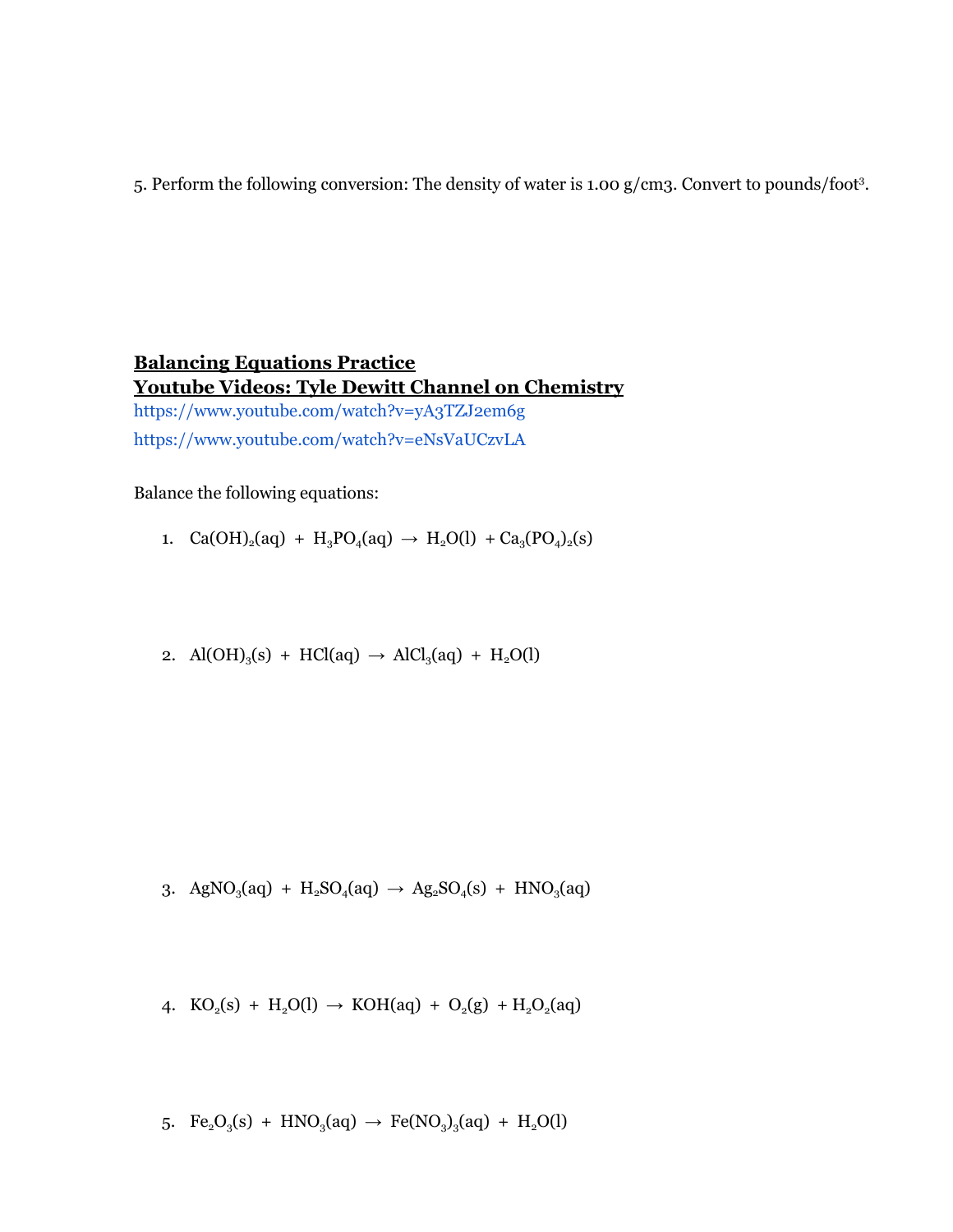$$
6. \ C_{12}H_{22}O_{11}(s) + O_2(g) \rightarrow CO_2(g) + H_2O(g)
$$

- 7. Fe(s) +  $O_2(g) \rightarrow Fe_2O_3(s)$
- 8. FeO(s) +  $O_2 \rightarrow Fe_2O_3(s)$
- 9.  $\text{SiO}_2(\text{s}) + \text{C(s)} \rightarrow \text{Si(s)} + \text{CO(g)}$
- 10.  $C_{12}H_{22}O_{11}(aq) + H_2O(l) \rightarrow C_2H_5OH(aq) + CO_2(g)$

#### **Nomenclature : Naming Compounds and Writing Chemical Formulas Ionic Compound Empirical Formula Video Review** <https://www.youtube.com/watch?v=URc75hoKGLY>

Part 1:Practice writing the Chemical Formula for the following compounds.

- 1. Lithium Sulfide \_\_\_\_\_\_\_\_\_\_\_\_\_\_\_\_\_\_\_\_ 2. Rubidium chloride \_\_\_\_\_\_\_\_\_\_\_\_\_\_\_\_\_\_ 3. Aluminum sulfide \_\_\_\_\_\_\_\_\_\_\_\_\_\_\_\_\_ 4. Barium sulfide  $\overline{\phantom{a}}$  , which is the set of the set of the set of the set of the set of the set of the set of the set of the set of the set of the set of the set of the set of the set of the set of the set of the set of the set of \_\_\_\_\_\_\_\_\_\_\_\_\_\_\_\_\_\_\_ \_\_\_\_\_\_\_\_\_\_\_\_\_\_\_\_\_\_\_\_\_ \_\_\_\_\_\_\_\_\_\_\_\_\_\_\_\_\_ 8. Strontium oxide \_\_\_\_\_\_\_\_\_\_\_\_\_\_\_\_\_\_\_\_
	- 5. Aluminum nitride
	- 6. Calcium oxide
	- 7. Gallium phosphide
		-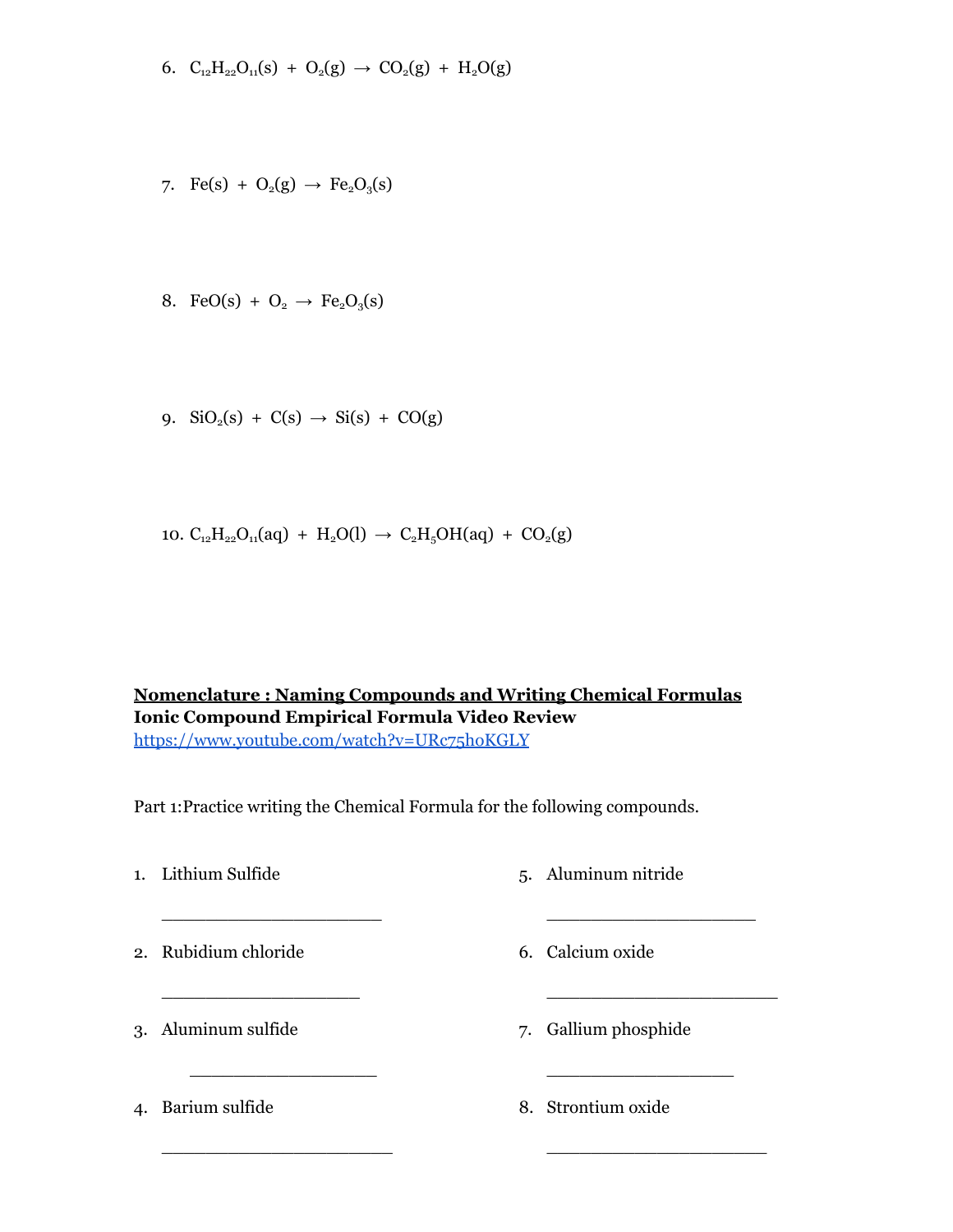|                                                 | 9. Cesium iodide                                                                                                                                                                                                                                                       |  | 14. Lithium carbonate                                                                                                                                                                                                                                                    |  |  |  |  |  |
|-------------------------------------------------|------------------------------------------------------------------------------------------------------------------------------------------------------------------------------------------------------------------------------------------------------------------------|--|--------------------------------------------------------------------------------------------------------------------------------------------------------------------------------------------------------------------------------------------------------------------------|--|--|--|--|--|
|                                                 | <u> 1950 - Johann Barbara, martxa alemaniar a</u><br>10. Aluminum nitrate                                                                                                                                                                                              |  | <u> 1980 - Jan James James James James James James James James James James James James James James James James Ja</u><br>15. Sodium bicarbonate                                                                                                                          |  |  |  |  |  |
|                                                 | 11. Sodium phosphate                                                                                                                                                                                                                                                   |  | <u> 1964 - Johann John Harrison, mars eta bainar eta erromana eta erromana eta erromana eta erromana eta erromana</u><br>16. Iron (III) fluoride                                                                                                                         |  |  |  |  |  |
|                                                 | <u> 1940 - Johann Barn, mars an t-Amerikaansk politiker (</u><br>12. Potassium chlorate                                                                                                                                                                                |  | 17. Gold(II) nitride                                                                                                                                                                                                                                                     |  |  |  |  |  |
|                                                 | <u> 1989 - Johann John Stoff, deutscher Stoffen und der Stoffen und der Stoffen und der Stoffen und der Stoffen un</u><br>13. Gallium nitrate<br><u> 1990 - Johann Barn, mars ann an t-Amhain an t-Amhain an t-Amhain an t-Amhain an t-Amhain an t-Amhain an t-Amh</u> |  | <u> 1989 - Johann John Stone, market fan it ferstjer fan it ferstjer fan it ferstjer fan it ferstjer fan it ferstjer</u><br>18. Lead(II) nitrate<br><u> 1990 - Johann John Stone, markin amerikan bisa di sebagai pertama dan bagian dan bisa di sebagai pertama dan</u> |  |  |  |  |  |
| Part 2: Practice naming the following compounds |                                                                                                                                                                                                                                                                        |  |                                                                                                                                                                                                                                                                          |  |  |  |  |  |
|                                                 |                                                                                                                                                                                                                                                                        |  | 11. NaI                                                                                                                                                                                                                                                                  |  |  |  |  |  |
|                                                 |                                                                                                                                                                                                                                                                        |  | 12. $Li_3PO_4$ and $Li_3PO_4$ and $Li_3PO_4$ and $Li_3PO_4$ and $Li_3PO_4$ and $Li_3PO_4$ and $Li_3PO_4$ and $Li_3PO_4$ and $Li_3PO_4$ and $Li_3PO_4$ and $Li_3PO_4$ and $Li_3PO_4$ and $Li_3PO_4$ and $Li_3PO_4$ and $Li_3PO_4$ and $Li_3PO_4$ and $Li_3PO_4$           |  |  |  |  |  |
|                                                 |                                                                                                                                                                                                                                                                        |  |                                                                                                                                                                                                                                                                          |  |  |  |  |  |
|                                                 | 4. $AlCl_3$ and $AlCl_3$ and $AlCl_3$ and $AlCl_3$ and $AlCl_3$ and $AlCl_3$ and $AlCl_3$ and $AlCl_3$ and $AlCl_3$ and $AlCl_3$ and $AlCl_3$ and $AlCl_3$ and $AlCl_3$ and $AlCl_3$ and $AlCl_3$ and $AlCl_3$ and $AlCl_3$ and $AlCl_3$ and $AlCl_3$ and $AlCl_3$ an  |  |                                                                                                                                                                                                                                                                          |  |  |  |  |  |
|                                                 |                                                                                                                                                                                                                                                                        |  |                                                                                                                                                                                                                                                                          |  |  |  |  |  |

 $\_$  , and the set of the set of the set of the set of the set of the set of the set of the set of the set of the set of the set of the set of the set of the set of the set of the set of the set of the set of the set of th

16. RbI\_\_\_\_\_\_\_\_\_\_\_\_\_\_\_\_\_\_\_\_\_\_\_\_

17. BaF2\_\_\_\_\_\_\_\_\_\_\_\_\_\_\_\_\_\_\_\_\_\_\_\_

18. CuSO4\_\_\_\_\_\_\_\_\_\_\_\_\_\_\_\_\_\_\_\_\_\_

- 6. Fe(NO3)2\_\_\_\_\_\_\_\_\_\_\_\_\_\_\_\_\_\_\_\_\_
- 8.  $KNO_3$

7.  $Fe(NO_3)_{3}$ 

- 9. CaBr2\_\_\_\_\_\_\_\_\_\_\_\_\_\_\_\_\_\_\_\_\_\_\_\_
- 10. NH4NO3\_\_\_\_\_\_\_\_\_\_\_\_\_\_\_\_\_\_\_\_\_\_

# **Periodic Table Review**

Vocabulary: Define the following..

1. Element

 $\overline{\phantom{a}}$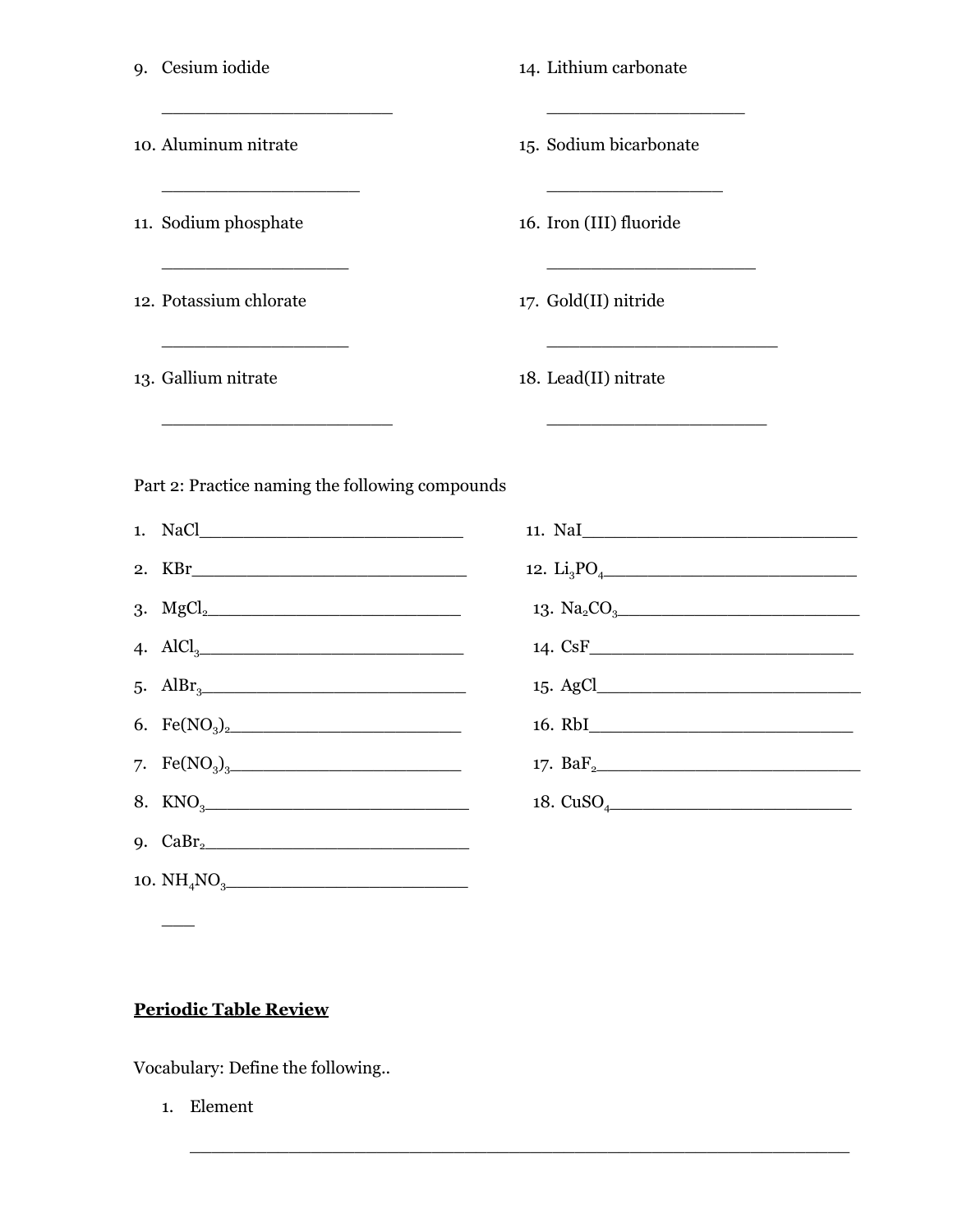|    | 2. Atomic Number                                                                 |  |  |  |  |  |
|----|----------------------------------------------------------------------------------|--|--|--|--|--|
| 3. | <b>Atomic Mass</b>                                                               |  |  |  |  |  |
| 4. | Compound                                                                         |  |  |  |  |  |
| 5. | Cation                                                                           |  |  |  |  |  |
|    | 6. Anion                                                                         |  |  |  |  |  |
| 7. | Molecule                                                                         |  |  |  |  |  |
|    | are metals.<br>Examples:<br>A.                                                   |  |  |  |  |  |
|    | C.<br>2. Physical Properties of Metals (most of them at least)                   |  |  |  |  |  |
|    |                                                                                  |  |  |  |  |  |
|    |                                                                                  |  |  |  |  |  |
| c. |                                                                                  |  |  |  |  |  |
| d. |                                                                                  |  |  |  |  |  |
| e. |                                                                                  |  |  |  |  |  |
| f. |                                                                                  |  |  |  |  |  |
| g. | Can they be hammered into thin sheets (malleable)? _____________________________ |  |  |  |  |  |
| h. |                                                                                  |  |  |  |  |  |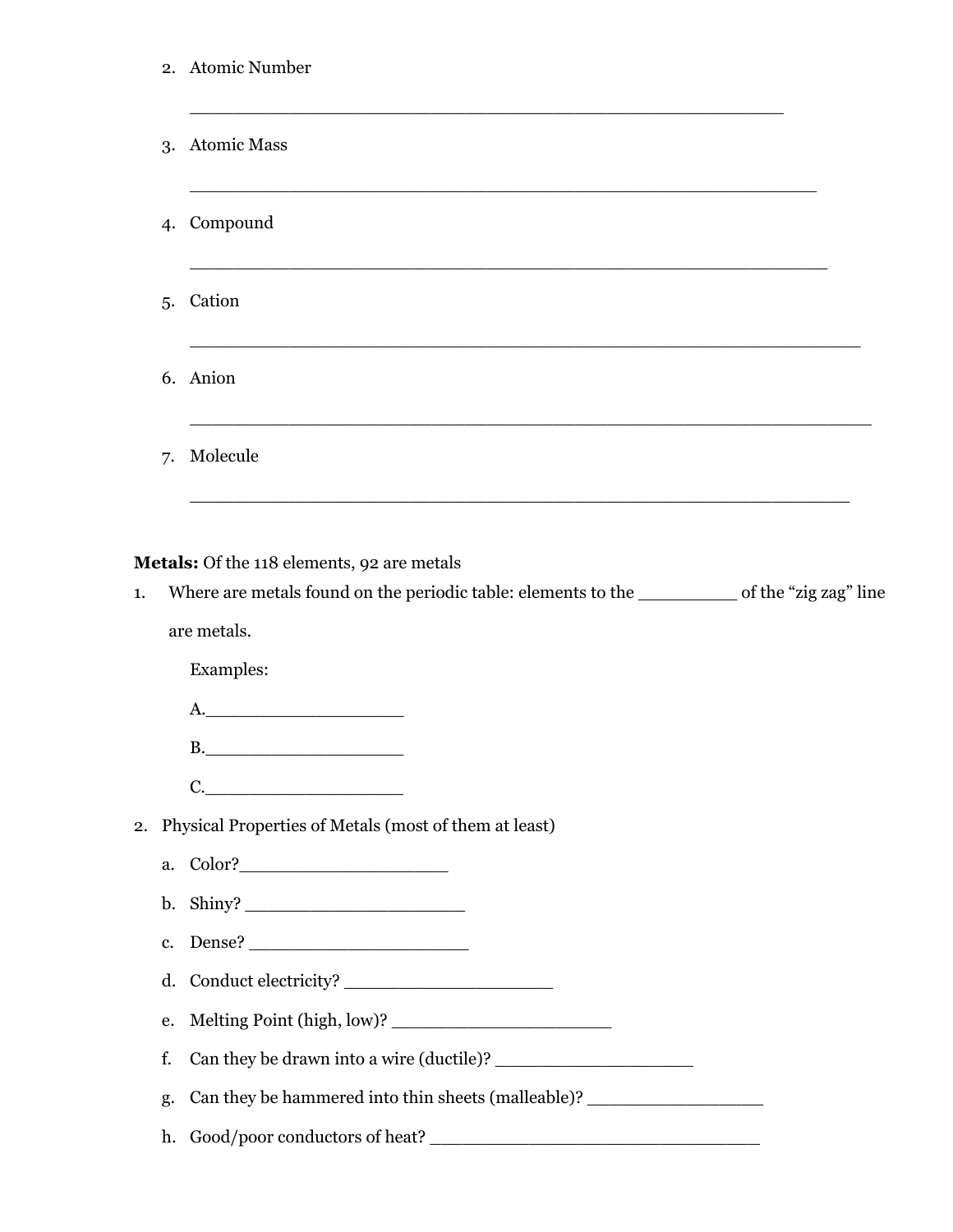- 3. Chemical Properties
	- a. Most metals react with water and/or oxygen which causes them to corrode, oxidize (rust)
	- b. A few metals like and and don't rust (Noble metals)
	- c. Metals like to \_\_\_\_\_\_\_\_\_\_\_\_\_\_\_\_\_\_\_\_\_(donate/accept) electrons to nonmetals.

#### **Nonmetals** - The next largest group of elements on the periodic table (18 of 118)

- 1. They are found to the \_\_\_\_\_\_\_\_\_\_\_\_\_\_\_ of the "zig zag" line
- 2. Examples:
- a. \_\_\_\_\_\_\_\_\_\_\_\_\_\_\_\_\_\_\_\_\_\_\_\_\_\_\_\_\_\_\_\_\_\_ **b.**  $\Box$  $c.$   $\qquad \qquad \qquad \qquad$  $d.$ 3. Physical properties a. Color? \_\_\_\_\_\_\_\_\_\_\_\_\_\_\_\_\_\_\_\_\_\_\_\_\_\_\_\_\_\_\_\_\_\_\_\_\_\_\_\_\_\_ b. Luster? \_\_\_\_\_\_\_\_\_\_\_\_\_\_\_\_\_\_\_\_\_\_\_\_\_\_\_\_\_\_\_\_\_\_\_\_\_\_\_\_\_ c. Ductile or Brittle? \_\_\_\_\_\_\_\_\_\_\_\_\_\_\_\_\_\_\_\_\_\_\_\_\_\_\_\_\_\_\_\_\_\_\_ d. Conduct electricity? e. Can be solid, liquid or gas but most are \_\_\_\_\_\_\_\_\_\_\_\_\_\_\_\_\_\_ 4. Chemical Properties a. Elements in the \_\_\_\_\_\_\_\_\_ group are non-reactive, also called the \_\_\_\_\_\_\_\_\_\_. b. Non-metals like to \_\_\_\_\_\_\_\_\_ (donate/accept) from elements that lose electrons.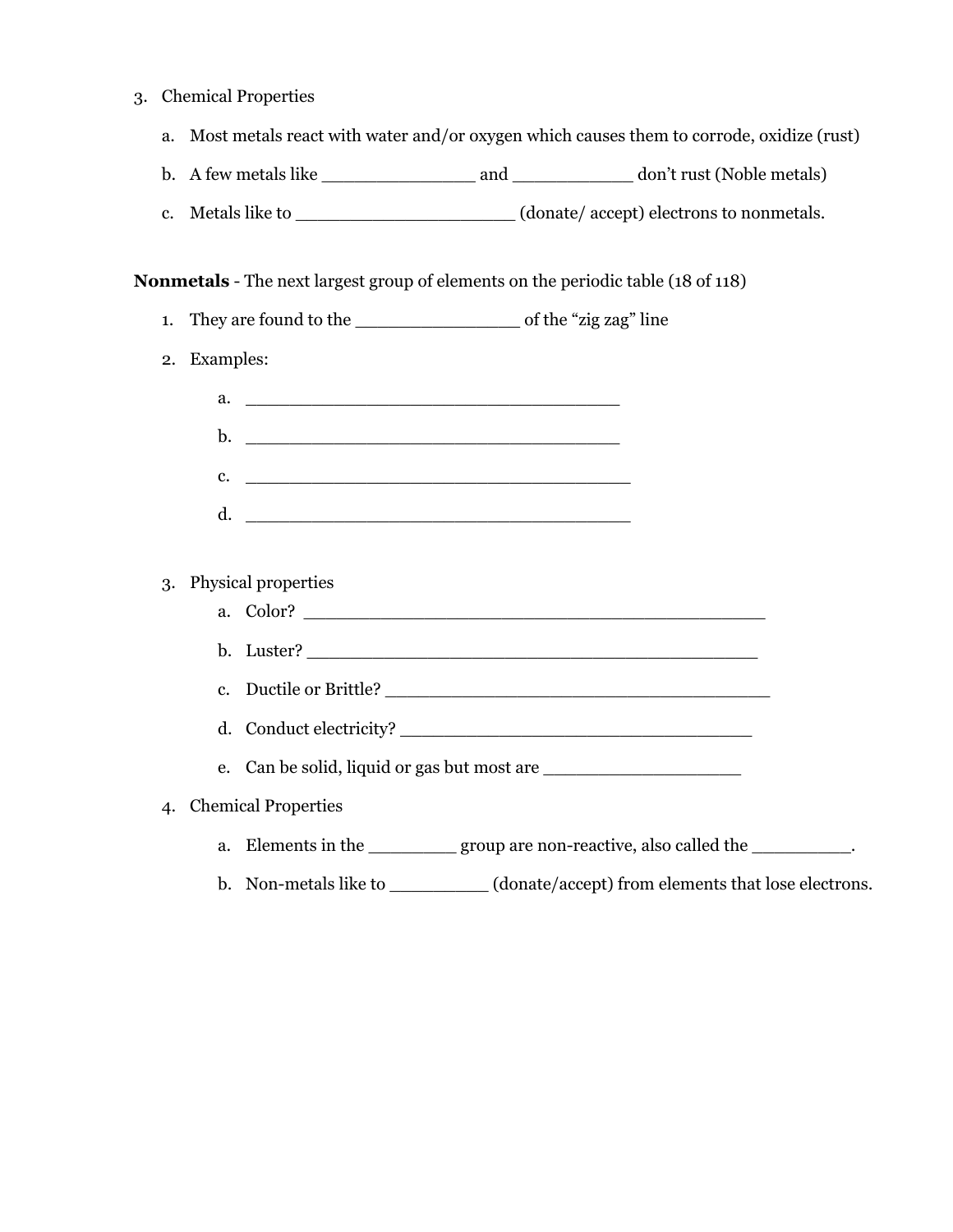#### **Metalloids**- smallest group of elements (8 of 118)

Metalloids are found on the "zig zag" line. Also called semi-metals because they are found in between the metals and nonmetals.

The Metalloids:

| Atomic # | Element Name | Atomic $#$ | <b>Element Name</b> |
|----------|--------------|------------|---------------------|
| 5        |              | 14         |                     |
| 32       |              | 33         |                     |
| 51       |              | 52         |                     |
| 84       |              | 85         |                     |

Which element is missing that looks like it should be on the list? \_\_\_\_\_\_\_\_\_\_\_\_\_\_\_--it's a metal!

### **Properties of Metalloids:**

- a. All metalloids are (solids, liquids or gases)?
- b. Shiny or dull?
- c. Metalloids conduct heat and electricity better than nonmetals but not as well as metal. They are semiconductors such as Silicon and Germanium.
- d. Brittle or malleable?\_\_\_\_\_\_\_\_\_\_\_\_\_\_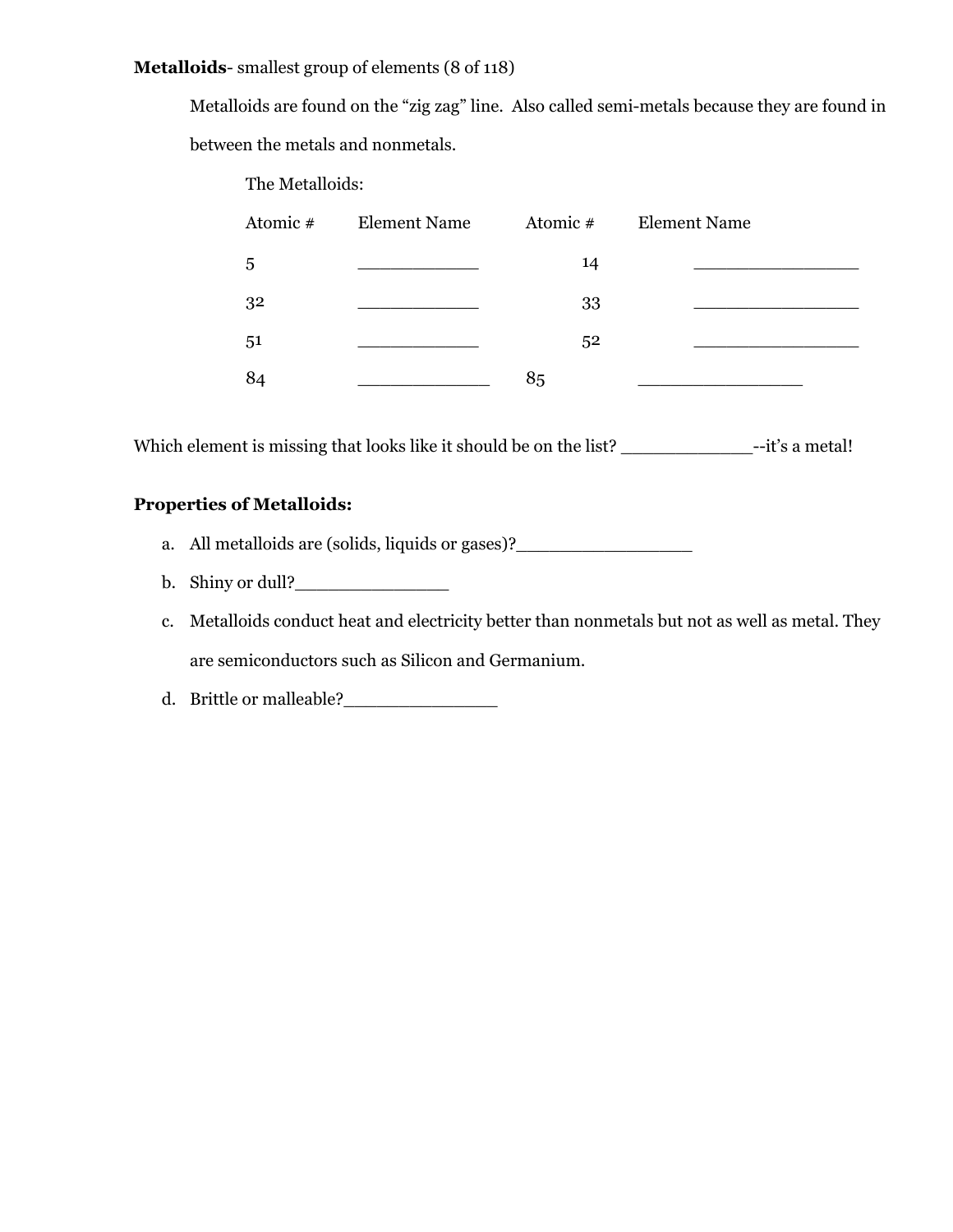# **Mol Calculations**

# **Tyler Dewitt Videos on YouTube**

<https://www.youtube.com/watch?v=HMAOrGpkTsQ> <https://www.youtube.com/watch?v=hY7lzRBylSk>

Complete the following table and show your work on space below or your own paper:

| Formula                        | M, Molar Mass<br>(g/mol) | m, Mass of<br>Sample (g) | n, Moles of<br>Sample (mol) | N, Number of<br>Atoms, Molecules<br>or Formula Units |
|--------------------------------|--------------------------|--------------------------|-----------------------------|------------------------------------------------------|
| $H_2$ O                        |                          |                          | 5.50                        |                                                      |
| CH <sub>4</sub>                |                          |                          |                             | $4.55x10^{24}$                                       |
| $\mathop{\mathrm{KI}}$         |                          | 10                       |                             |                                                      |
| NaCl                           |                          |                          | 5.50                        |                                                      |
| $H_2SO_4$                      |                          | 20                       |                             |                                                      |
| Si                             |                          |                          | 12.5                        |                                                      |
| HNO <sub>3</sub>               |                          | 10                       |                             |                                                      |
| $H_3PO_4$                      |                          |                          |                             | $3.15x10^{24}$                                       |
| Ga <sub>2</sub> O <sub>3</sub> |                          | 15                       |                             |                                                      |
| $\text{PCl}_5$                 |                          |                          | 6.5                         |                                                      |
| $C_2H_5OH$                     |                          | 20                       |                             |                                                      |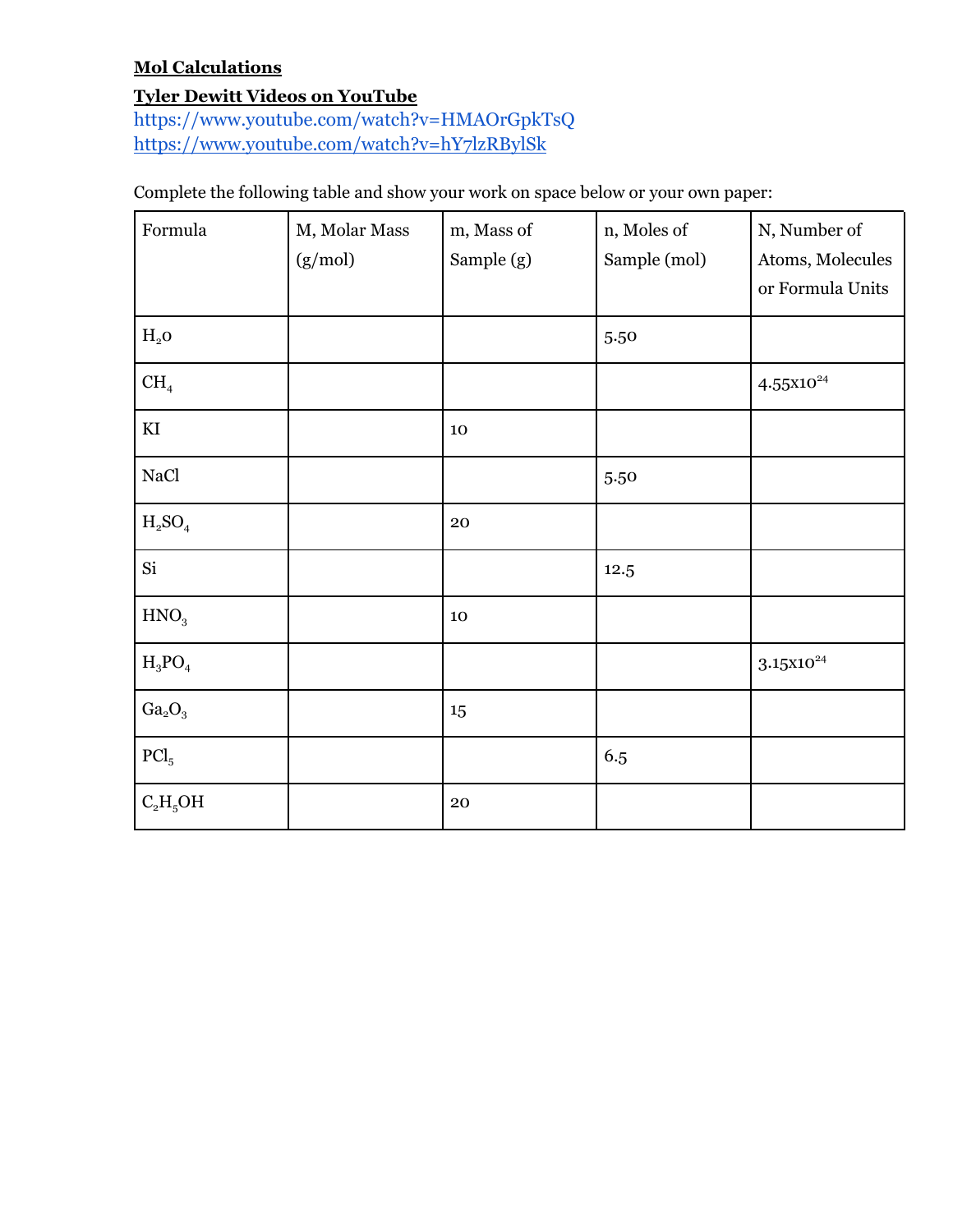### **Stoichiometry Practice**

#### **Review Videos**

<https://www.youtube.com/watch?v=nZOVR8EMwRU&t=90s> [https://www.youtube.com/watch?v=Mlu\\_v8rE1TY](https://www.youtube.com/watch?v=Mlu_v8rE1TY)

1. Consider the following unbalanced equation for the neutralization of acetic acid.

 $HC_2H_3O_2$  (aq) + Ba(OH)<sub>2</sub>(aq)  $\rightarrow$  H<sub>2</sub>O(l) + Ba(C<sub>2</sub>H<sub>3</sub>O<sub>2</sub>)<sub>2</sub>(aq)

Balance the equation and determine how many grams of  $Ba(OH)_{2}(aq)$  are required to completely neutralize 0.461 moles of  $HC<sub>2</sub>H<sub>3</sub>O<sub>2</sub>$  (aq).

2. Calculate how many moles of NO<sub>2</sub> form when 2.87 kg  $N_2O_5$  react in the following unbalanced reaction. You must balance the reaction first!

$$
N_2O_5(g) \rightarrow NO_2(g) + O_2(g)
$$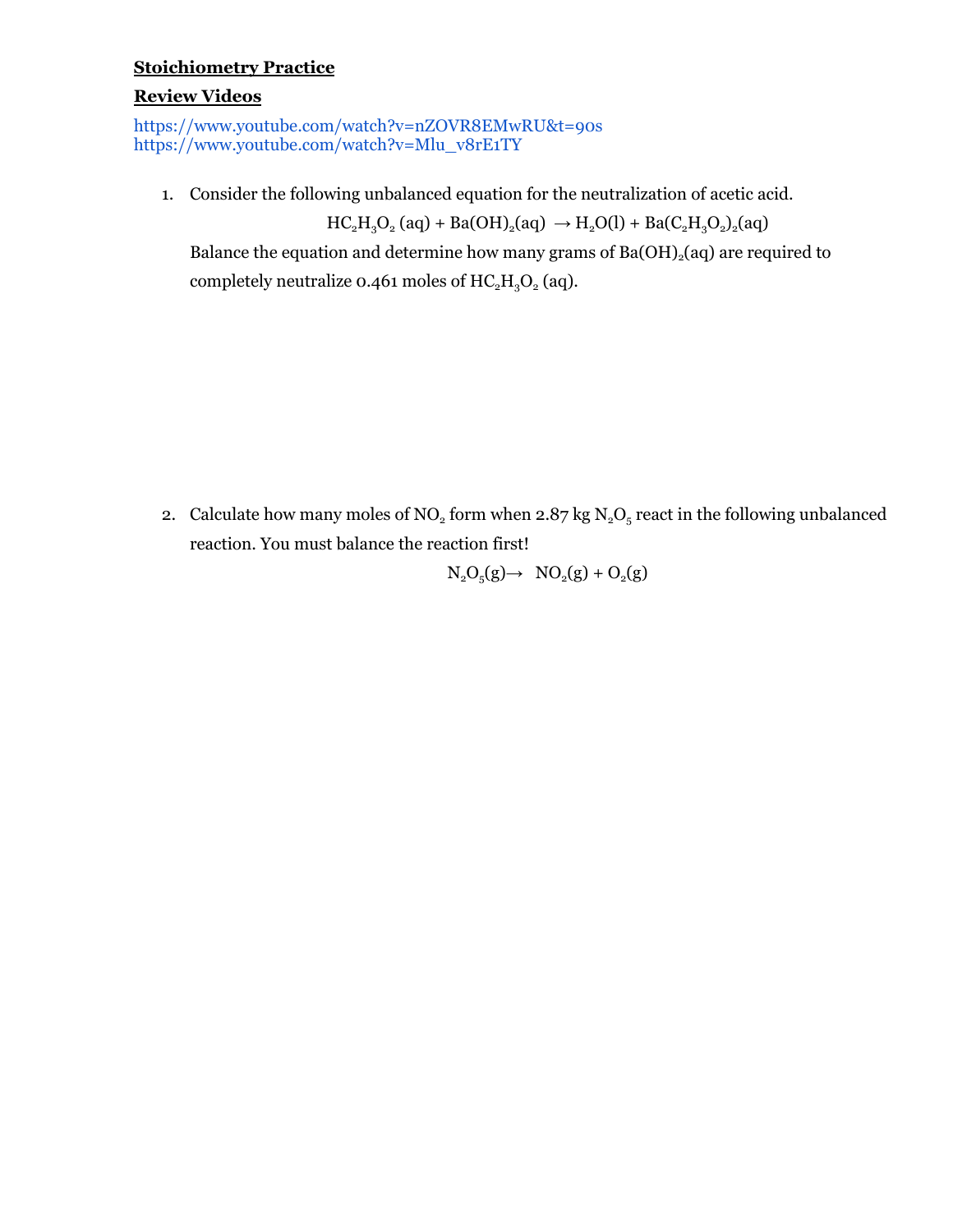3. For the following reaction, determine the limiting reactant for each of the following initial amounts of reactants and calculate the amount of product in moles. Use an RICE table to show your work:

 $2Na(s) + Br_2(g) \rightarrow 2NaBr_2(s)$ 

a. 2 mole of Na and 2 mole of  $\mathrm{Br}_2$ 

b. 1.8 mol Na and 1.4 mol  $\rm Br_2$ 

c. 30 g Na and 50 g  $\rm Br_2$